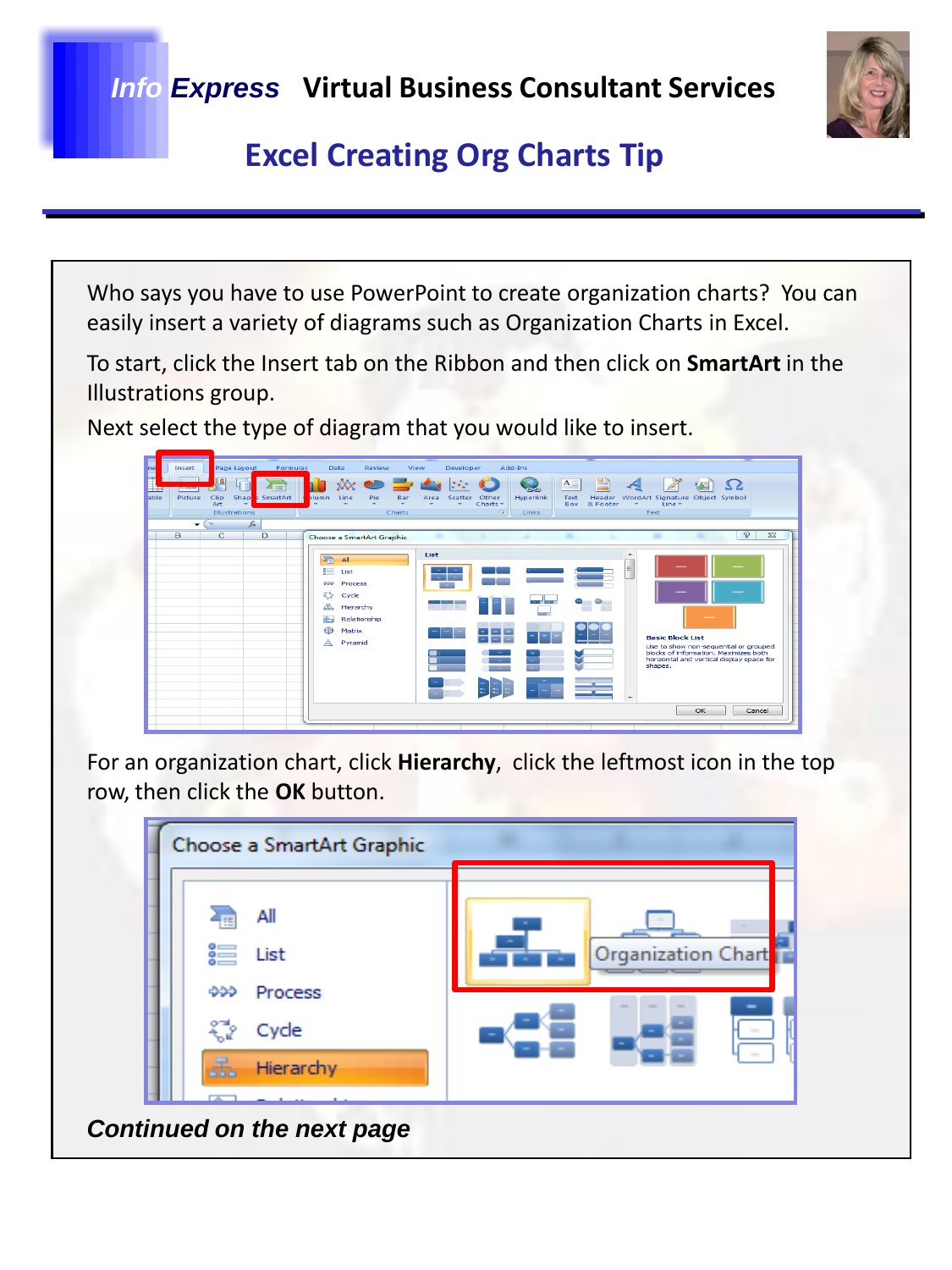*Info Express* **Virtual Business Consultant Services**



# **Excel Creating Org Charts Tip**

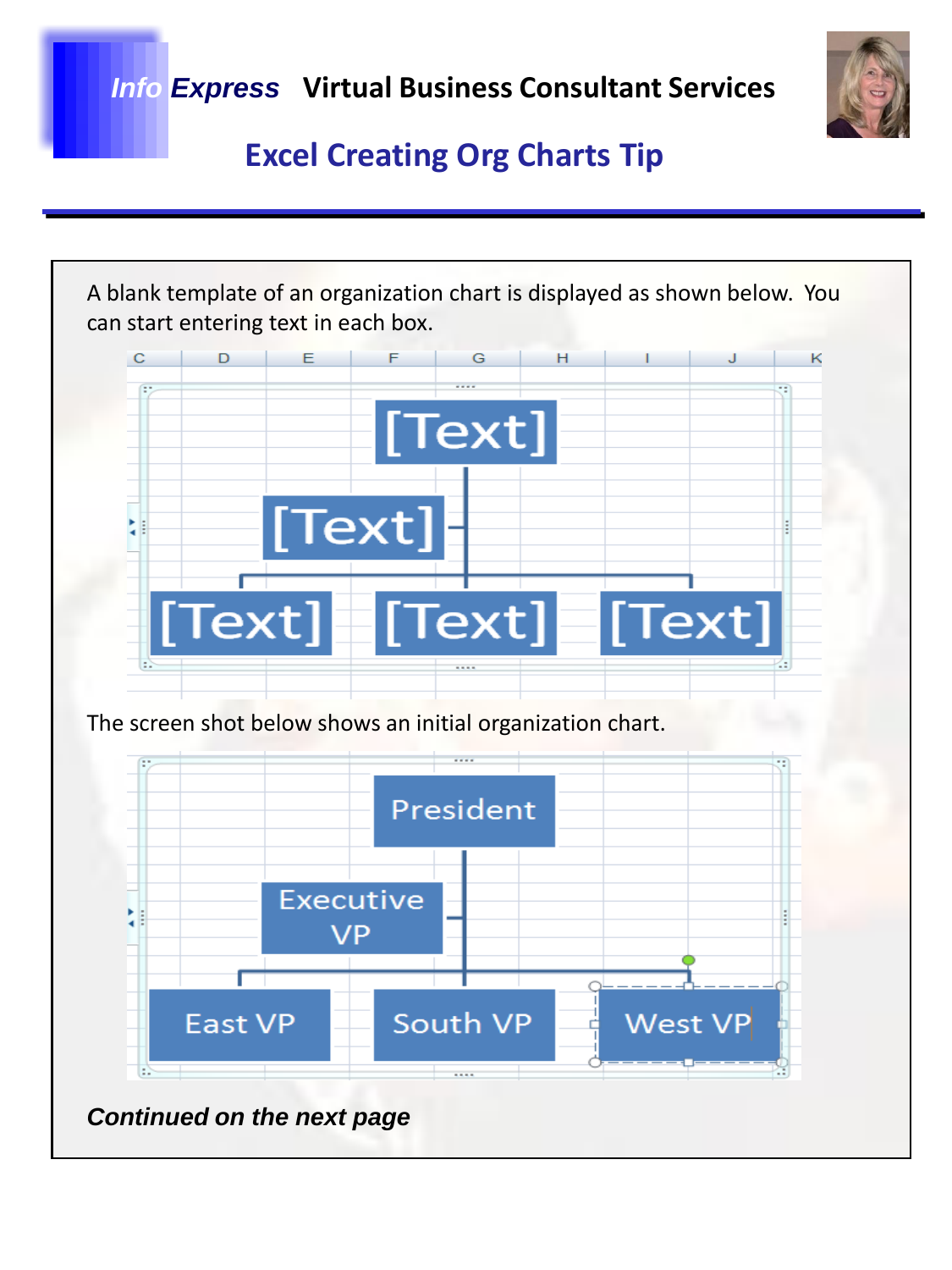

# **Excel Creating Org Charts Tip**

If you want to add more shapes, right click on the box where you want to insert another one. In the short-cut menu, click on **Add Shape**, then select where you want the shape to be added.



The screen shot below shows a shape added below the South VP box.



*Continued on the next page*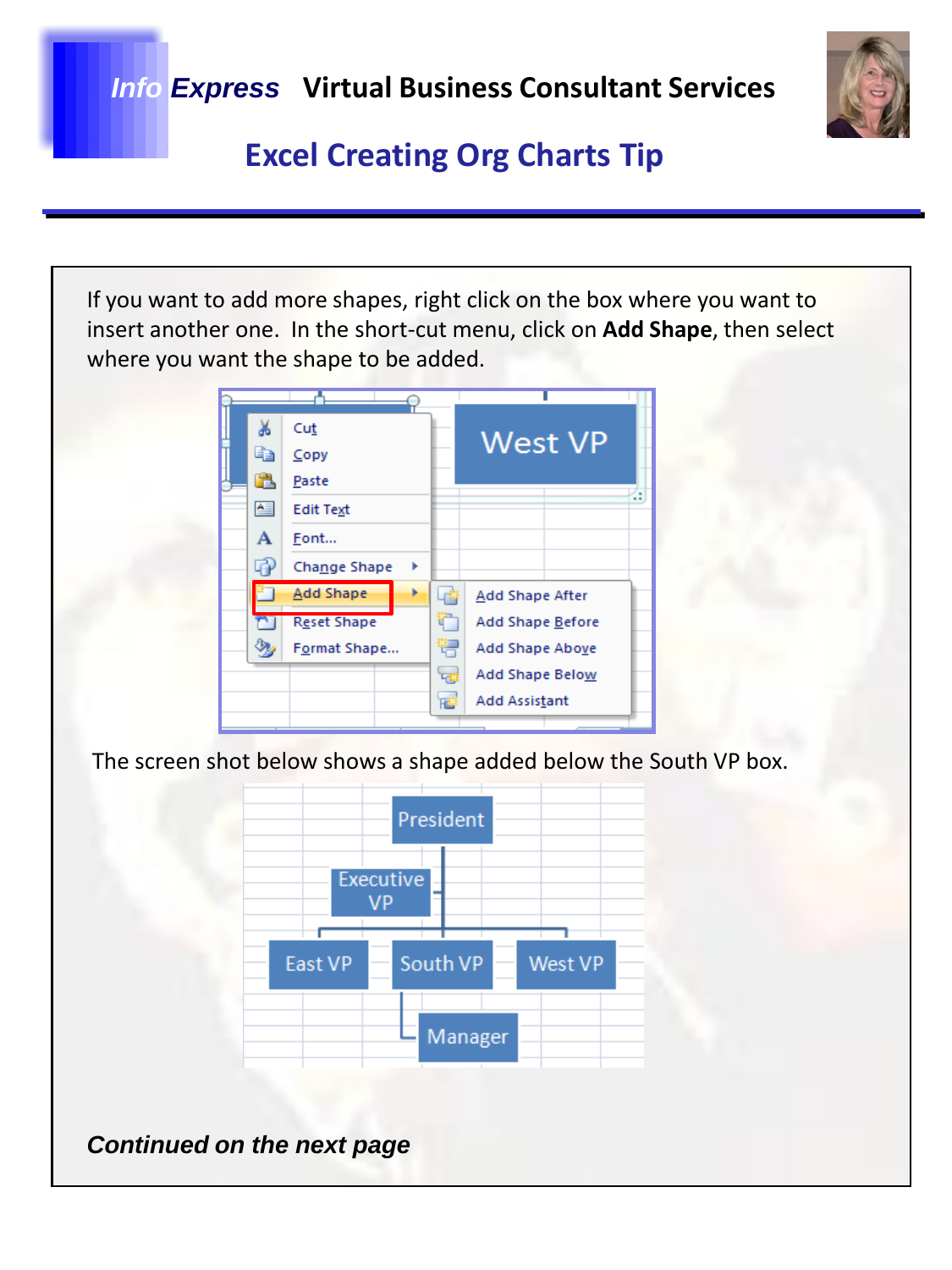

#### **Excel Creating Org Charts Tip**

You have the ability to change the look and feel of the organization chart, using the SmartTools Design tab. The screen shot below shows the options you have for changing the design. You should experiment with the various choices to see which ones you like best.



You can change the colors of the organization chart boxes by clicking on the **Change Colors** icon in the SmartArt Styles group. Then select which color scheme you prefer from the options shown in the screen shot below.



*Continued on the next page*

.